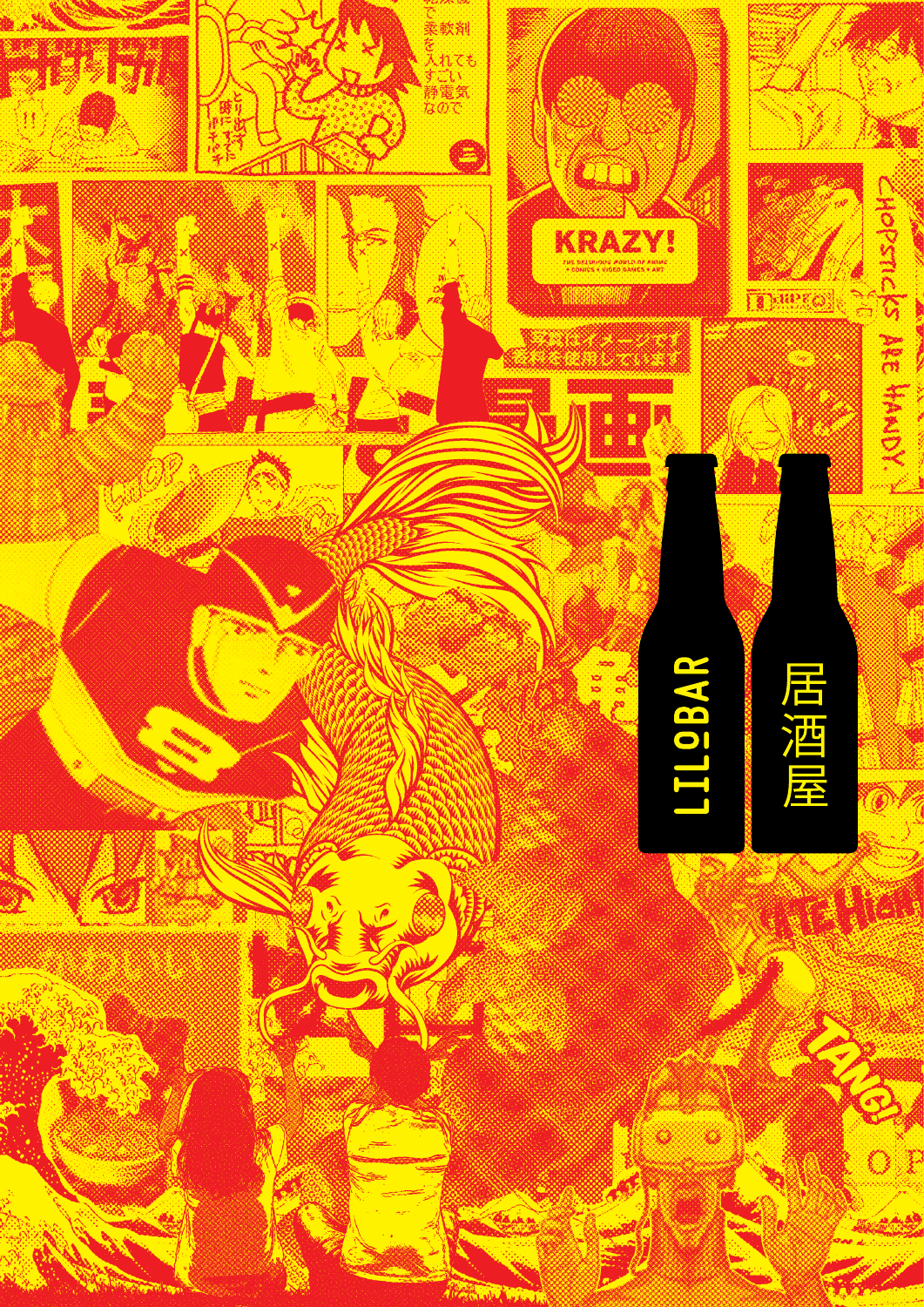# **BEER**

### *ON TAP*

| Seasonal Tap<br>Please see your friendly wait staff                                   | 12  |
|---------------------------------------------------------------------------------------|-----|
| <b><i>OFF TAP</i></b>                                                                 |     |
| Asahi Soukai 3.5%<br>Japan                                                            | 8.5 |
| Bentspoke Crankshaft IPA 5.8%<br>Canberra, ACT                                        | 10  |
| Capital Brewing Co. Coast Ale 4.3%<br>Canberra, ACT                                   | 9.5 |
| Capital Brewing Co.<br>Summit Session Xpa 3.5%<br>Canberra, ACT                       | g   |
| Mountain Goat Steam Ale 4.5%<br>Richmond, Vic                                         | 9.5 |
| Kirin Megumi 4.5%<br>Japan<br><u>.</u>                                                | 9   |
| Sapporo Premium Lager [650ml] 5%<br>Melbourne, Vic<br>_______________________________ | 17  |
| Peroni Red Lager 4.7%<br>Italy                                                        | 9   |
| Matso's Mango Beer 4.5%<br>Broome, WA                                                 | 9.5 |
| Willie Smith's Organic Apple Cider<br>Grove. Tas                                      | 9.5 |

# **COCKTAILS**

| 1. Jessie's Girl<br>Roku qin, sencha, elderflower, yuzu,<br>whites, gin salt           | 20 |
|----------------------------------------------------------------------------------------|----|
| 2. Lilo Mojo<br>Davidson plum gin, apricot brandy,<br>pineapple, lime                  | 20 |
| 3. Coconut Sora High<br>Sochu, Coco-nana syrup, Japanese Yakult,<br>lime, blue curacao | 20 |
| 4. Sum Yung Hot Toddy<br>Bailey sochu, yuzu, sugar cane, sencha                        | 20 |
| 5. Ichigo Tang<br>Vodka, vanilla agave, citrus, pineapple                              | 20 |

### **BOOZE-FREE COCKTAILS**

| 6. Sanpo Suru<br>Japanese Yakult, lemon, rose                             | 13 |
|---------------------------------------------------------------------------|----|
| 7. Tang to my Lilo<br>Orange, pineapple, yuzu, pomegranate,<br>ginger ale | 13 |

## **LILOBAR HI-BALLS**

| On-a Melon High<br>Melon liqueur, vodka, lime, soda | 16 |
|-----------------------------------------------------|----|
| They're Nakano know<br>Umeshu, soda, lemon          | 16 |
| Yuzu Whiskey Highball<br>Whiskey, yuzu, soda        | 16 |

**SAKE-TINI**

**Ask staff for this week's special! 17**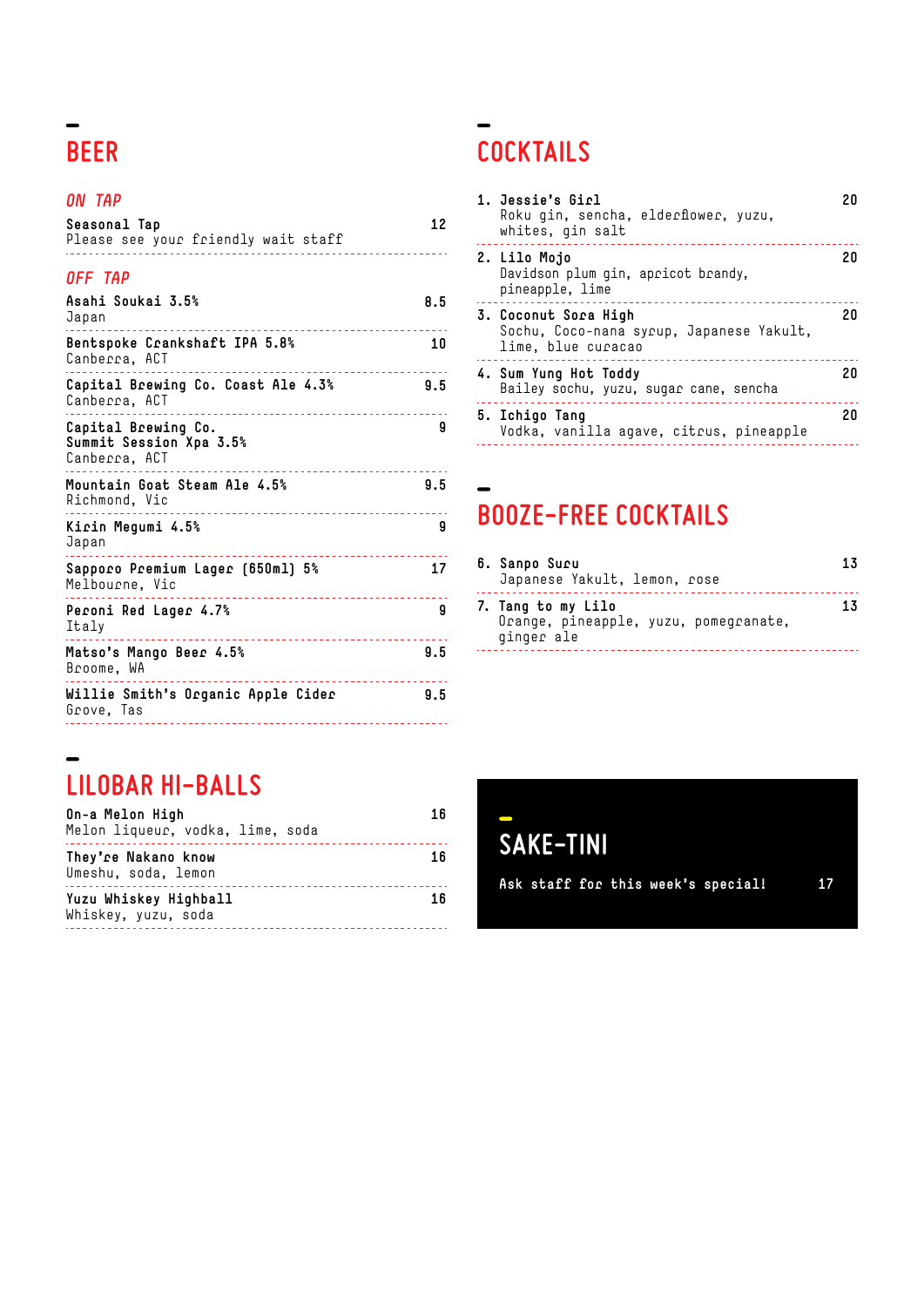# **WINE**

### *SPARKLING/CHAMPAGNE* **スパークリング** *ROSÉ (RÔZU)* **ローズワイン**

| <b>BY THE GLASS</b><br>NV Gallagher Duet P. Noir/Chardonnay<br>Canberra District, ACT | 13/65  |
|---------------------------------------------------------------------------------------|--------|
| NV Louis Roederer Brut<br>Champagne, FRA                                              | 24/120 |
| BY THE BOTTLE<br>NV Babo Prosecco<br>Fruili, ITA                                      | 65     |
| <b>NV Veuve Clicquot</b><br>Champagne, FRA                                            | 130    |
| NV Jacquesson Cuvee No. 742 Extra Brut<br>Champagne, FRA                              | 200    |
| NV Champagne Deutz Brut Rosé<br>Champagne, FRA                                        | 230    |

### *WHITE (SHIRO)* **白ワイン**

| <b>BY THE GLASS</b><br>Ottelia Riesling<br>Mt Gambier, SA                        | 11/55 |
|----------------------------------------------------------------------------------|-------|
| The Other Wine Co. Pinot Gris<br>Adelaide Hills, SA<br>. . <b>.</b>              | 12/60 |
| Totara Sauvignon Blanc<br>Marlborough, NZ                                        | 12/60 |
| Tyrrell's Special Release Verdelho<br>Hunter Valley, NSW                         | 11/55 |
| Fraser Gallop 'Estate' Chardonnay<br>Margaret River, WA                          | 13/65 |
| Stift Goettweig Grüner Veltliner<br>Kremstal, AT                                 | 14/70 |
| BY THE BOTTLE<br>Dr. Loosen Bernkasteler Lay Kabbinett<br>Mosel, GER<br><u>.</u> | 90    |
| MADA Wines Pinot Gris<br>Hilltops, NSW                                           | 65    |
| TWR Toru Riesling/Pinot Gris/<br>Gweurztraminer<br>Marlborough, NZ               | 70    |
| Long Rail Gully Riesling<br>Canberra District, ACT<br>___________________        | 80    |
| Domaine Naturaliste 'Sauvage'<br>Sauvignon Blanc<br>Margaret River, WA           | 70    |
| Somos 'Naranjito' Skin Contact Verdelho<br>McLaren Vale, SA                      | 60    |
| Bodega Garzon Albarino Reserva<br>Maldonado, URY                                 | 65    |
| Fighting Gully Road Chardonnay<br>Beechworth, VIC                                | 85    |
| Tolpuddle Chardonnay<br>Coal River, TAS                                          | 170   |

| BY THE GLASS<br>Collector 'Shoreline' Rose<br>Canberra District, ACT | 12/60 |
|----------------------------------------------------------------------|-------|
| BY THE BOTTLE<br>Château Minuty 'M de Minuty'<br>Provence, FRA       | 65    |

### *RED (AKA)* **赤ワイン**

| <b>BY THE GLASS</b><br>Punt Road Pinot Noir<br>Yarra Valley, VIC        | 13/65 |
|-------------------------------------------------------------------------|-------|
| Chalmers Nero d'Avola<br>Heathcote, VIC                                 | 14/70 |
| Year Wines Grenache<br>McLaren Vale, SA                                 | 12/60 |
| Tim Smith Mataro Grenache Shiraz<br>Barossa, SA                         | 15/75 |
| SevenHill 'Inigo' Shiraz<br>Clare Valley, SA                            | 12/60 |
| Domaine Naturaliste 'Rebus'<br>Cabernet Sauvignon<br>Margaret River, WA | 14/70 |
|                                                                         |       |

### **BY THE BOTTLE**

| Hancock & Hancock Tempranillo<br>McLaren Vale, SA           | 65  |
|-------------------------------------------------------------|-----|
| Mada Shiraz Nouveau<br>Canberra District, ACT               | 75  |
| Claredon Hills 'Liandra Vineyard' Syrah<br>McLaren Vale, SA | 165 |
| Murdoch Hill Cabernet Merlot Shiraz<br>Adelaide Hills, SA   | 60  |
| Denton Shed Pinot Noir<br>Yarra Valley, NSW                 | 80  |
| Terrazas Reserva Cabernet Sauvignon<br>Mendoza, ARG         | 90  |
| Cep By Cep Anjou Rouge Cabernet Franc<br>Loire Valley, FRA  | 85  |
| Ravensworth Barbera Nebbiolo<br>Hilltops, NSW               | 95  |
|                                                             |     |